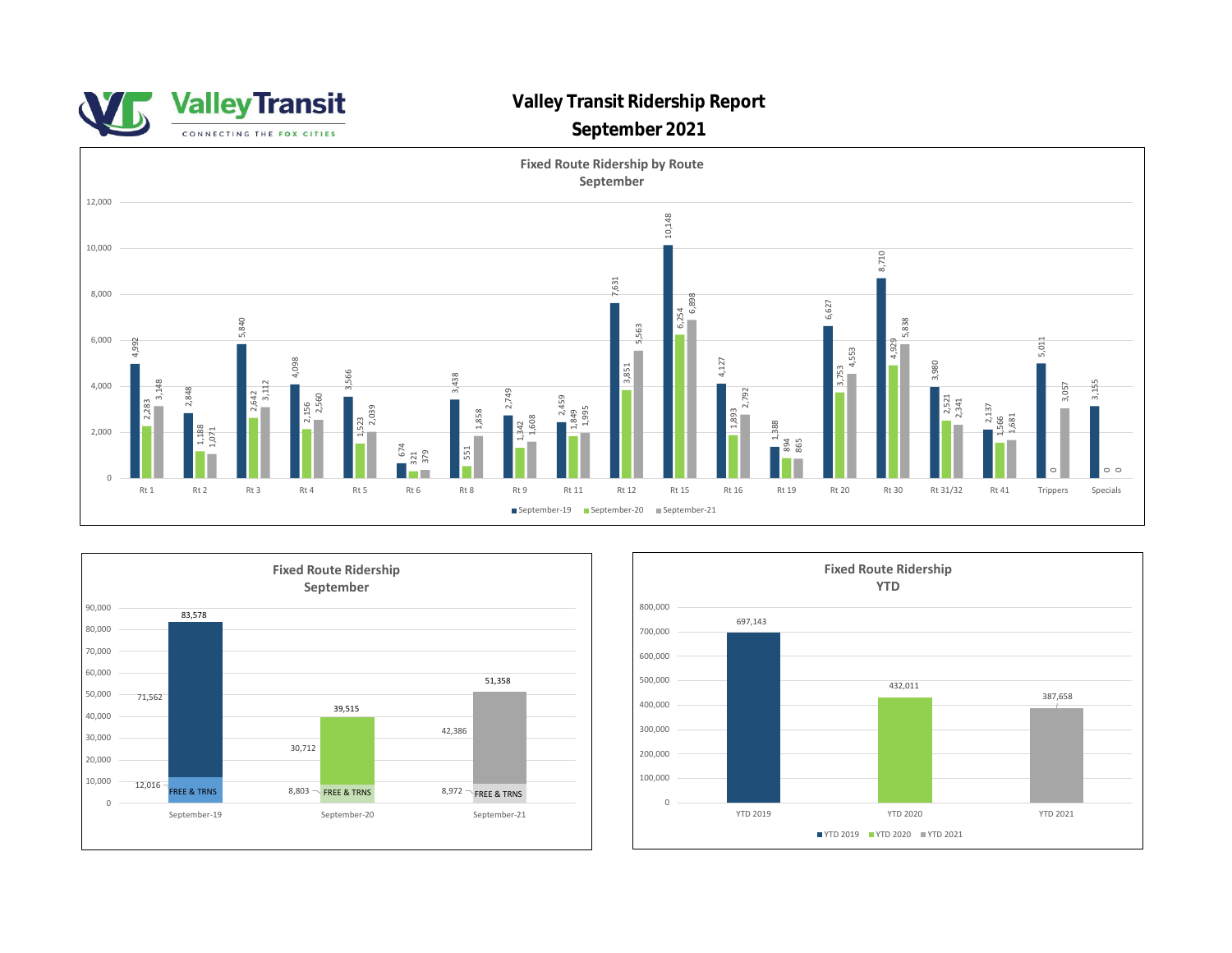

## **Valley Transit Ridership Report**

## **September 2021**